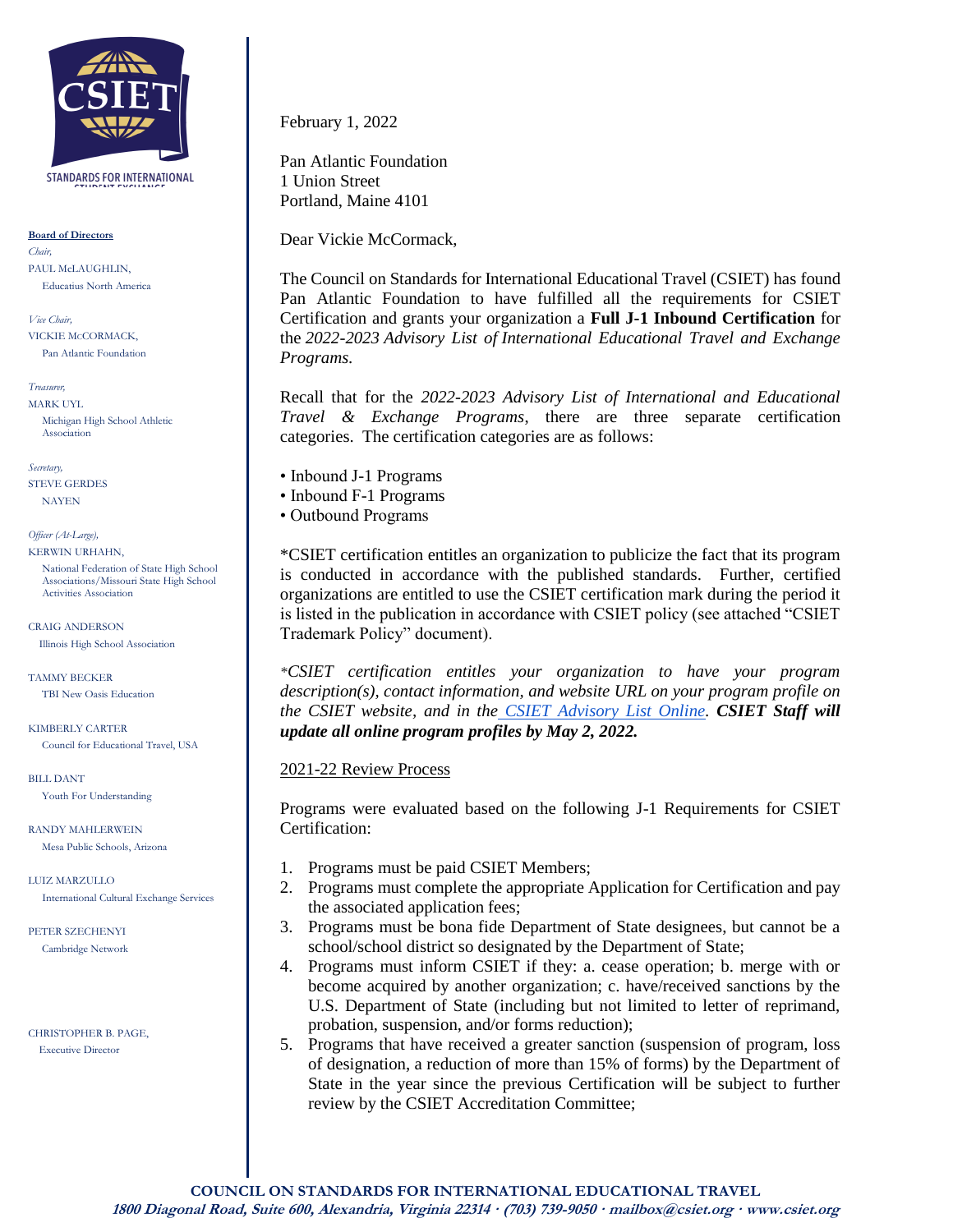- 6. Programs that have outstanding/pending/unresolved complaints with CSIET will be subject to further review by the CSIET Accreditation Committee;
- 7. Programs must reaffirm their commitment to CSIET Standards every year and comply with CSIET Standards and Department of State regulations;
- 8. Programs that did not meet one or more of the requirements in the previous cycle must submit a management response addressing each deficiency and any corrective action taken to remedy that issue in order to receive a Full Certification in the *2022-2023 Advisory List*;
- 9. Programs that received a Conditional Certification in the previous cycle must meet all requirements in the current cycle to receive a Full Certification. If a program with a previous cycle Conditional Certification does not meet the requirements in the current cycle, it will be excluded from the *Advisory List*. Any program that has not submitted a management response that meets the review of the Accreditation Committee will be subject to further review and may be excluded from the *Advisory List*.

\*Newly applied J-1 organizations will be issued a Provisional Certification if they meet all the above criteria. Provisionally certified organizations must earn the Provisional Certification for a period of two evaluation cycles in order to be eligible for a Full Certification. Provisionally certified organizations can reduce this period to one evaluation cycle by attending required training sessions at the CSIET Annual Conference. Contact the CSIET offices for more information.

Congratulations on your new certification! Thank you for your support of CSIET and its mission. Your cooperation in this voluntary process, your demonstrated compliance with the Standards, and your professionalism and goodwill throughout the process are very much appreciated.

Sincerely,

Chith B. Page

Christopher B. Page Executive Director